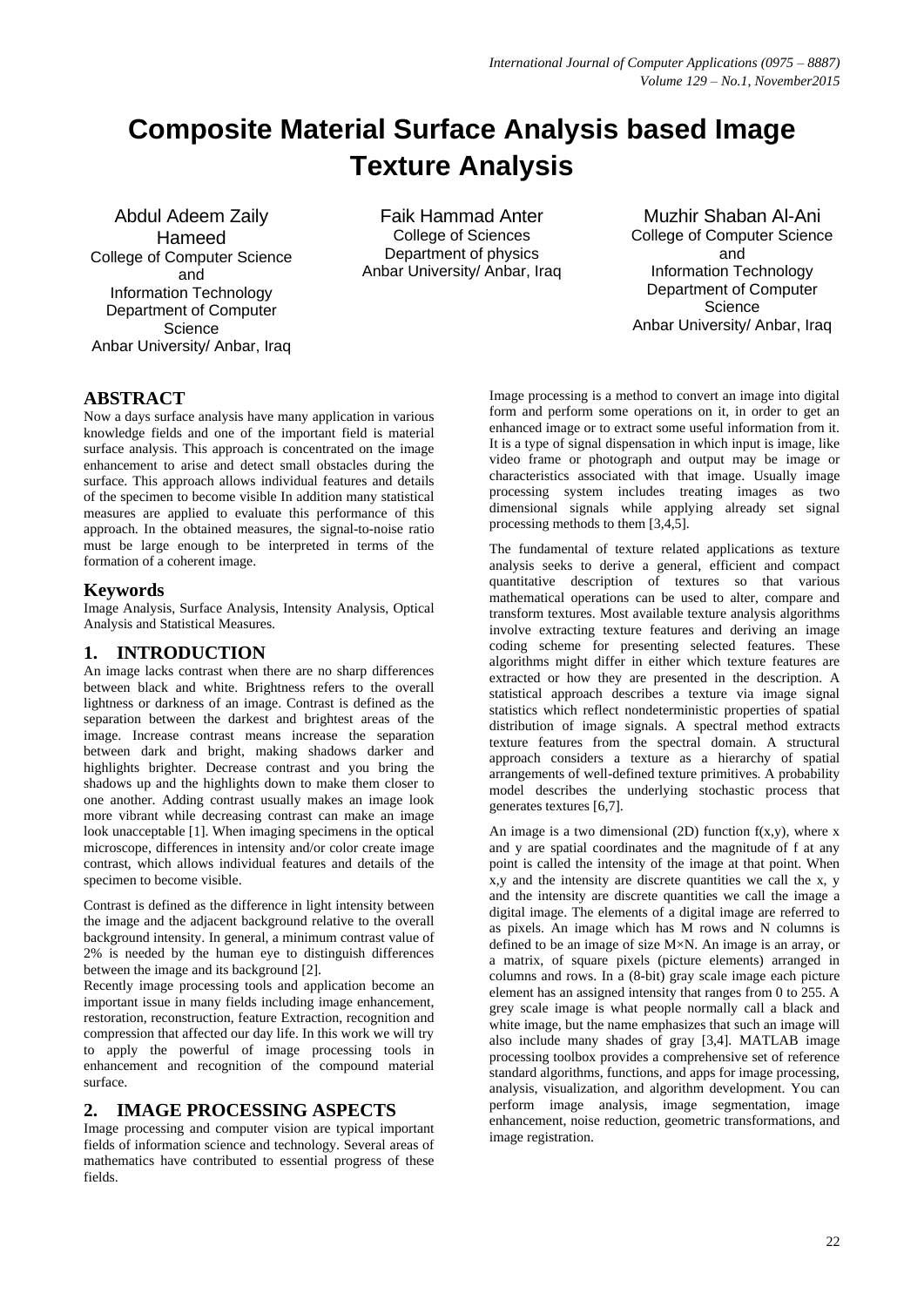# **3. RELATED WORKS**

Many related works are published in this subject, and we considered the following works:

N. Lvova et. al. (2011) implemented algorithms for automatic analysis of the geometrical parameters of surface images obtained by scanning probe microscopy have been developed. The algorithms include calibration of linear displacements of the scanners using the image of the periodic linear reference samples. The algorithm based on calculation and analysis of geometrical parameters of the imprints and traces left after the surface deformation during scratch test and indentation The experimental data presented demonstrate the performance of the software modules based on the proposed algorithms [8].

Ersin Kayahan et. al. (2010), presented results from an optical technique for measuring surface roughness using image analysis of speckle pattern images. The technique coined as statistical properties of binary images (SPBI) utilizes the combine defects of speckle and scattering phenomena. The speckle patterns obtained with a He–Ne laser were binarized and examined. The proposed method for the surface roughness combined with a non-contact optical measuring system is applied to samples from 0.5825 to 1.9 mm of steel (CK 45) through CNC face-milling process [9].

Xianghua Xie (2008) reviewed recent advances in surface inspection using computer vision and image processing techniques, particularly those based on texture analysis methods. This paper focused on a particular but important subset which generally treats visual surface inspection as texture analysis problems. Other topics related to visual inspection such as imaging system and data acquisition are out of the scope of this survey. This paper also compared classification approaches with novelty detection approaches at the decision making stage [10].

H. Elbehiery et. al. (2007) proposed a method to divide the ceramic tile manufacturing into color analysis, dimension verification, and surface defect detection, which is the main purpose of this work. This work based on quality control enhancement by integrating a visual control stage using image processing and morphological operation techniques before the packing operation to improve the homogeneity of batches received by final users. The automated sorting systems would bring numerous benefits to the entire sector with major economic advantages, also guarantee product quality, increase plant efficiency and reduce fixed and periodic investments [11].

Xiuwen Liu and DeLiang Wang (2003), employed a spectral histogram as a feature statistic for texture classification based on a local spatial/frequency representation. A filter selection algorithm is proposed to maximize classification performance of a given dataset. The classification experiments using

natural texture images reveal that the spectral histogram representation provided a robust feature statistic for textures and generalizes well [12].

### **4. COMPOSITE MATERIAL**

Epoxy Resins are thermosetting polymers that are widely used in adhesives, pains, coatings, medical implants, and electrical devices. Epoxy is also widely used as a matrix material in fibrous composites for the aerospace and wind turbine industries. Epoxies are ideal for these applications because of their high specific stiffness, high specific strength electrical installation properties, corrosion resistance, chemical compatibility with reinforcing fibers, and relative ease of manufacture.

The compound mixture of Matrix Epoxy Resin is molded by adding Alumina (Al2O3) with percentage weight of 4%, 6% and 8%, these models are tested of 1cm, 0.6 cm and 0.3 cm thickness. Al2O3 is available from ceramaret with a purity of up to 99.9%. It is a polycrystalline in material with grain size of 1 to 5 microns, with an average density of 3.95 g/cm3 and a hardness of about 2000 Vickers.

#### **5. THE PROPOSED APPROACH**

The proposed image processing of surface analysis approach based on increasing features and details of the specimen to become more visible. Many steps are done to implement the procedure of construct the hybrid composite material via molding steps. Then images are taken before and after drying the specimen with the certain oven during a specific time. The main steps of the image processing system to highlight the details of the specimen in order to be ready for decision are described in figure (1). These steps are:

- Image Acquisition: including converting the optical image into digital form to be ready for processing.
- Image Prepressing: including image resizing, and converting image into gray scale image.
- Feature Extraction: including enhancing images to be ready for extracting their features.
- Pattern Classification: including splitting image into groups to be ready for classification.
- Identify Objects: including detect and identify even small objects in the image.
- Decision Making: including the comparison between data to reach the correct decision.



**Figure (1) image processing approach**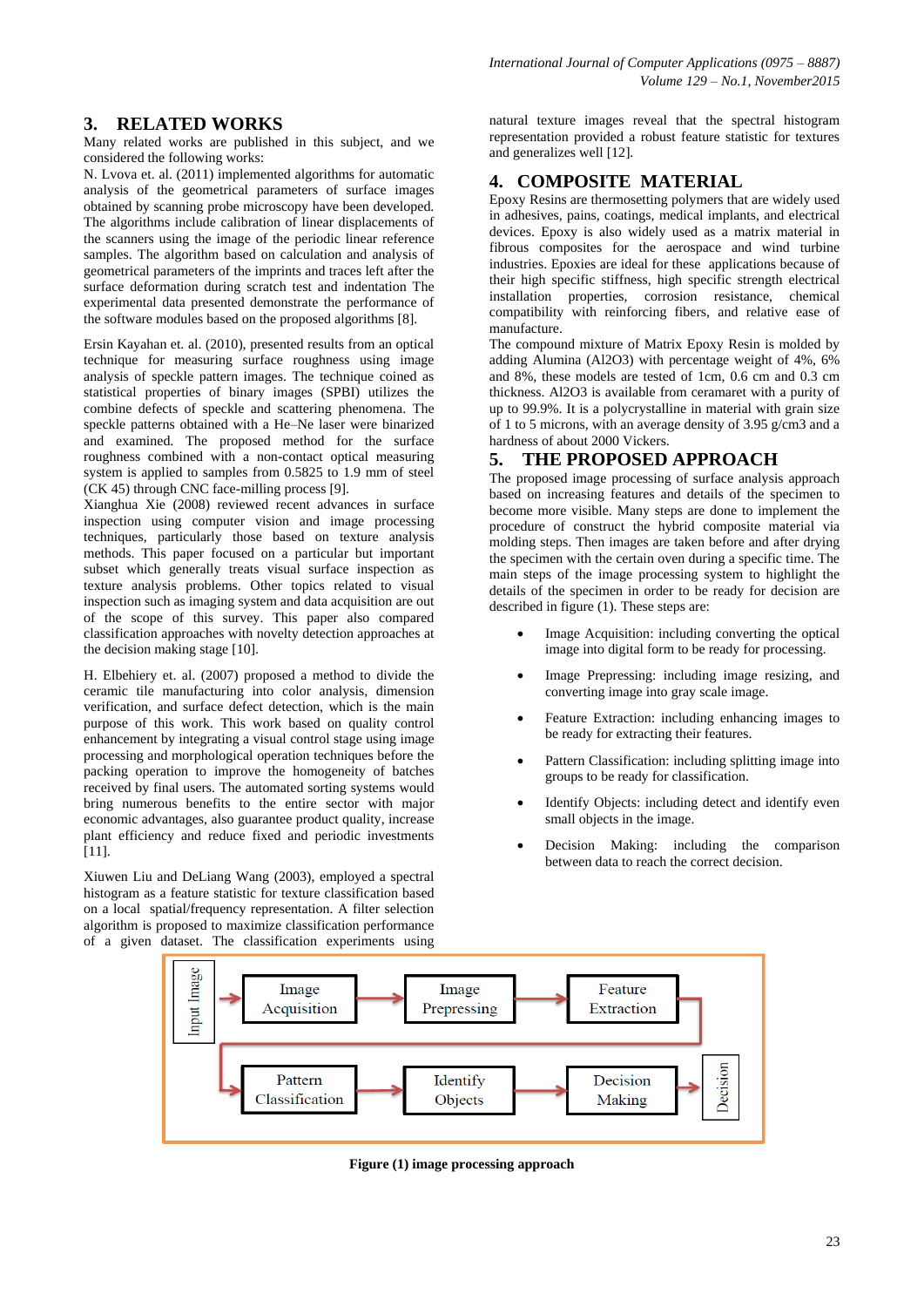*International Journal of Computer Applications (0975 – 8887) Volume 129 – No.1, November2015*

#### **6. RESULTS AND ANALYSIS**

The proposed approach is applied for images before and after curing so we will try to evaluate these images in order to extract the specific features. We will demonstrate one model to explain the effect of image processing to extract its performance. Figure (2) shows 4% percentage weight, model (A) of 1.0 cm thick which is the original image before and after curing and their histogram in which we see that there is no difference between the two images. After we enhanced these two images via applying image processing

enhancement, we can see that there is a bit difference between image (a) and image (b) as shown in figure (3). The difference can be seen clearly when we applied the contour processing that illuminate the details of the image as shown in figure (4). In addition figures (5) and (6) show more details about model (B) 0.6 cm and model (C) 0.3 cm thick respectively in which the curing images show more symmetrical than the other. One point can be illustrated here that model (B) may have some distortion in molding process that can be indicated in the obtained results.



 **(a) image before curing (b) histogram of the image before curing**





**(c) image after curing (d) histogram of the image after curing**

**Figure (2) original image before and after curing and their histogram**







 **(a) enhanced image before curing (b) histogram of the enhanced image before curing**



**(c) enhanced image after curing (d) histogram of the enhanced image after curing**

**Figure (3) enhanced image before and after curing and their histogram**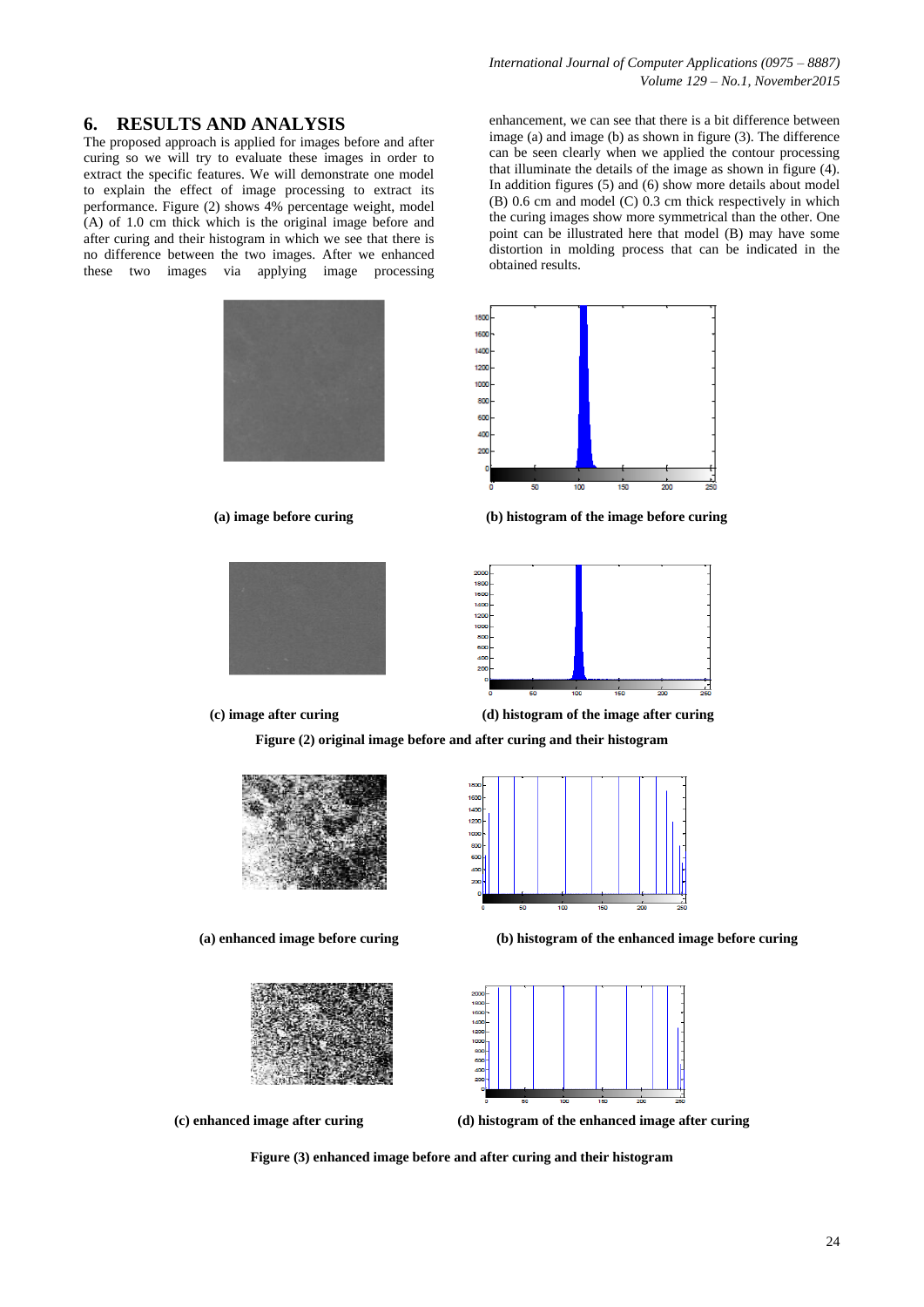

**Figure (4) contour of image before and after curing (1cm)**



**Figure (5) contour of image before and after curing (0.6 cm)**

| <b>Model Type</b>              | PSNR <sup>1</sup> | MSE <sup>2</sup> | MAXERR <sup>3</sup> | $L2RAT$ <sup>4</sup> | CORR <sup>5</sup> |
|--------------------------------|-------------------|------------------|---------------------|----------------------|-------------------|
| Model (A)<br>$1.0 \text{ cm}$  | 35.6509           | 17.7009          | 30.0000             | 0.9573               | 0.2150            |
| Model (B)<br>0.6 <sub>cm</sub> | 36.6832           | 13.9560          | 20.0000             | 1.0274               | 0.1039            |
| Model (C)<br>$0.3$ cm          | 24.9430           | 208.3432         | 29.0000             | 0.7995               | 0.0250            |

**Table (1) statistical measures of 4 % Alumina percentage**

Where :

PSNR1 = peak signal-to-noise ratio,

MSE2= mean square error,

MAXERR3 = maximum squared error,

L2RAT4= ratio of squared norms, and

CORR5 = Correlation between images before and after curing

#### **7. CONCLUSIONS**

The main purpose of this work is to provide a sense of applying digital image processing in the field of compound material enhancement and detection. In this work we can denote that digital image processing becomes an efficient tool for details enhancement of material surface. Many algorithms and functions are implemented in this work to perform digital image processing issue in order to reach the main goal of the

work such as feature extraction process and classification process.

Several blends of polymers that varied concentrations (4%, 6% and 8%) of poly were prepared to test the system. The comparison between images before and after curing shows a bit difference between images, and the curing image gives better concentration. On the other hand the thickness of the model has small effect of the surface side.

#### **8. REFERENCES**

- [1] Maria Petrou, Pedro Garcia Sevilla (2006) "Image Processing: Dealing With Texture",Wiley; 1st Ed., 2006.
- [2] Jitendra Malik, Serge Belongie, Thomas Leung and Jianbo Shi (2001), "Contour and Texture Analysis for Image Segmentation", International Journal of Computer Vision 43(1), 7–27, 2001.
- [3] Rafael C. Gonzalez, Richard E. Woods, Steven L. Eddins (2009) "Digital Image Processing Using MATLAB", 2nd Ed. Gatesmark Publishing, 2009.
- [4] Gonzalez and Woods (2008) "Digital Image Processing". 3rd Ed. (DIP/3e) Prentice Hall,2008.
- [5] Maria Petrou , Costas Petrou (2010), "Image Processing: The Fundamentals", Wiley; 2nd Ed., 2010.
- [6] Trygve Randen and John H?akon Hus?y (1999), "Texture Segmentation Using Filters with Optimized